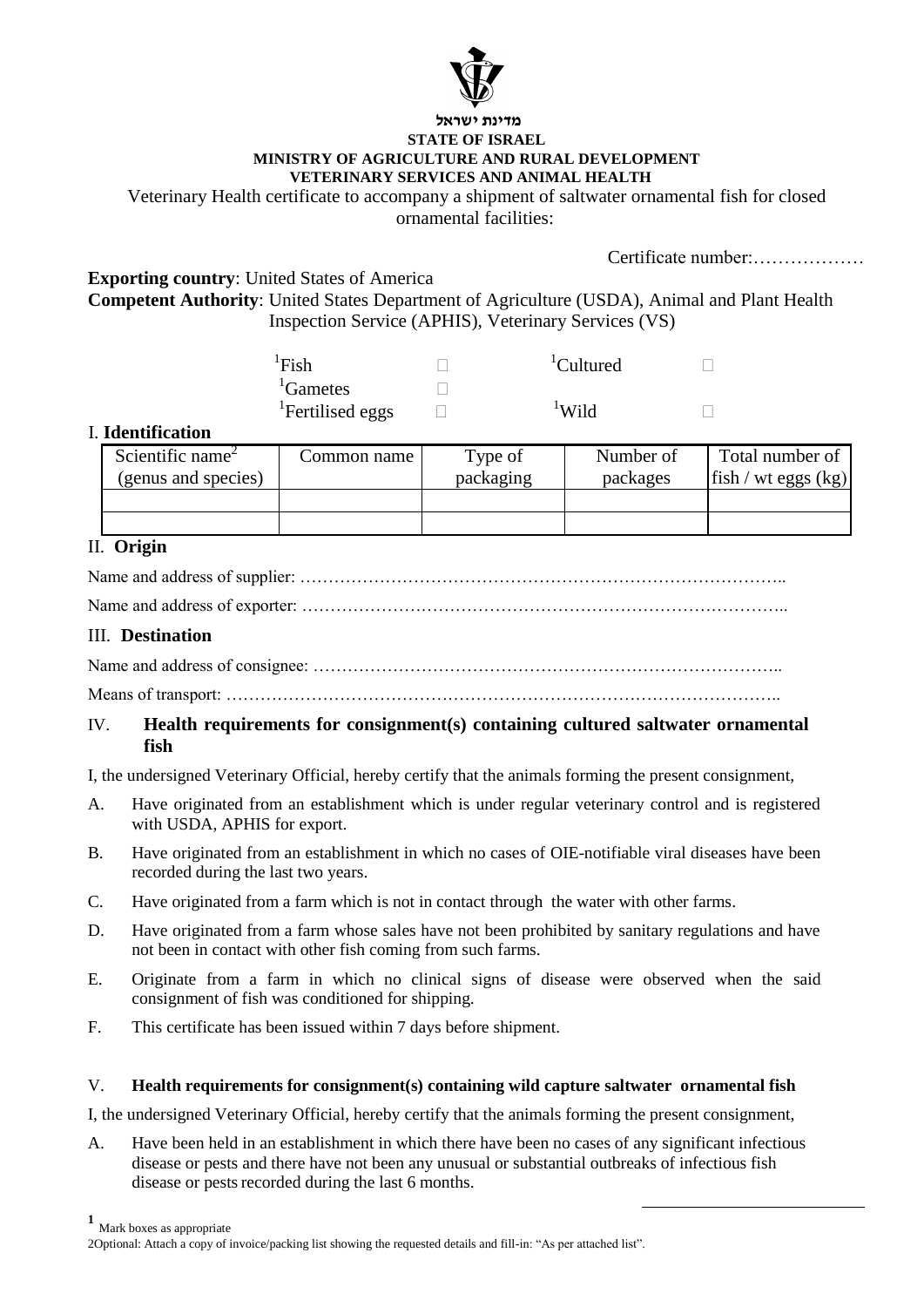- B. Have been inspected within 7 days before shipment and found to be free from any clinical signs of disease.
- C. Are wild caught and have not been bred or hatched on a farm or other premises.
- D. This certificate has been issued within 7 days before shipment.

Printed name and signature of USDA accredited veterinarian: \_\_\_\_\_\_\_\_\_\_\_\_\_\_\_\_\_\_\_\_\_\_\_\_\_\_\_\_\_\_\_\_\_.

Date:\_\_\_\_\_\_\_\_\_\_\_\_\_\_\_\_\_\_\_\_\_\_\_\_\_\_\_\_\_.

Printed name of USDA Federal Veterinarian:\_\_\_\_\_\_\_\_\_\_\_\_\_\_\_\_\_\_\_\_\_\_\_\_\_\_\_.

Done at:  $\qquad \qquad$ 

Date: **\_\_\_\_\_\_\_\_\_\_\_\_\_\_\_\_\_\_\_\_\_\_\_\_\_**. Signature: **\_\_\_\_\_\_\_\_\_\_\_\_\_\_\_\_\_\_**\_\_\_\_\_\_\_\_\_\_\_\_.

Official Stamp